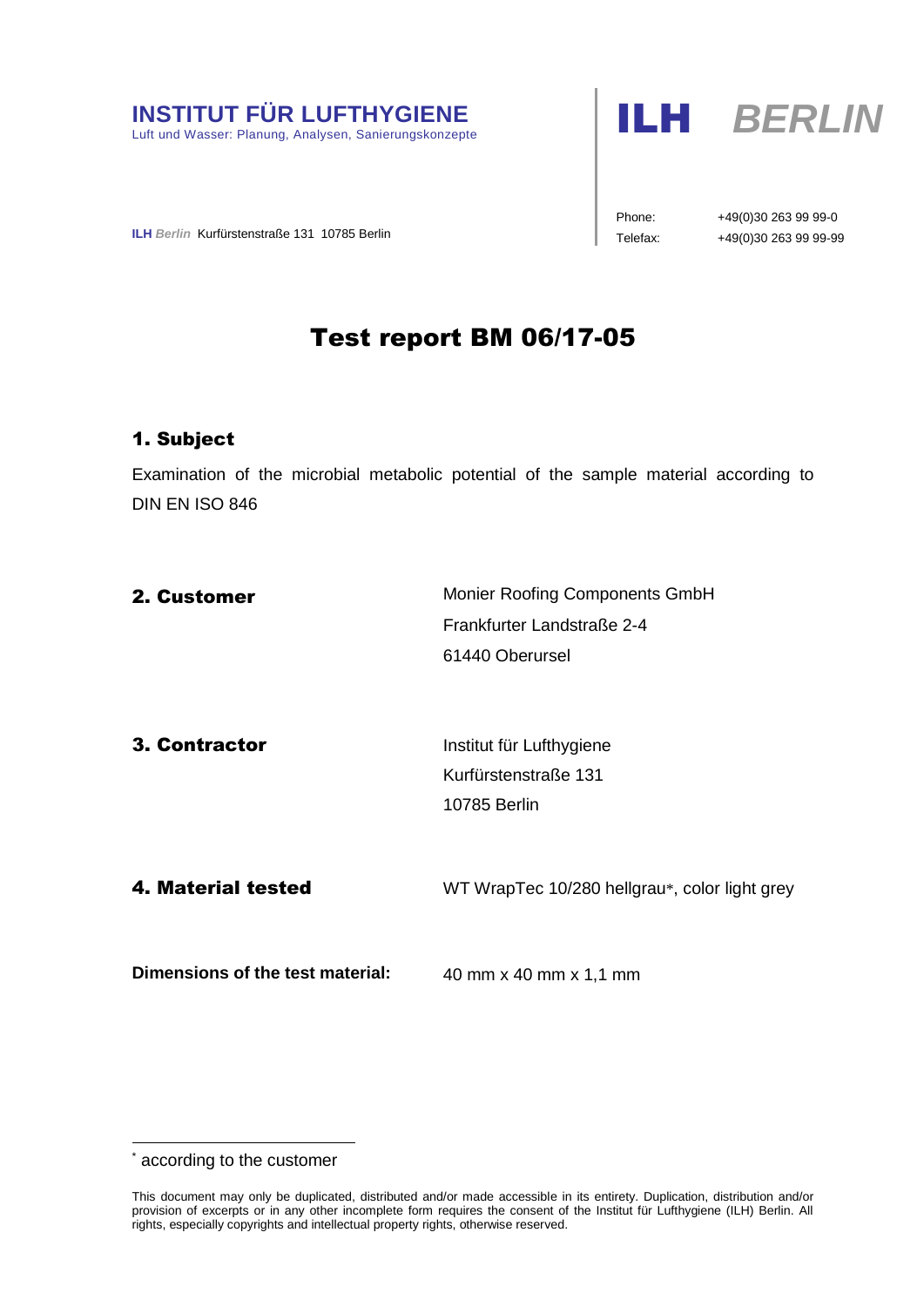

**BM 06/17-05**

#### **5. Examination Period** 16<sup>th</sup> June 2017 – 13<sup>th</sup> July 2017

#### 6. Procedures

VDI 6022-1 (07/2011) requires that sealants and sealing materials used in air-ducting zones in HVAC systems must not create breeding grounds for microorganisms. Furthermore, it also requires that materials used in air ducting zones, in which high relative humidity or water is likely to occur, also must not create breeding grounds for microorganisms. A test must be carried out in accordance with DIN EN ISO 846 in order to determine this. The tested materials have been classified as breeding grounds for microorganisms as from Evaluation level 2 under DIN EN ISO 846. The characteristics of materials that create breeding grounds for microorganisms as well as their microbial metabolic potential have been identified in this test report.

The tests that were carried out make no mention of any of the other material characteristics required under VDI 6022-1 (07/2011), such as emissions from substance harmful to health, prevention of deposits and attachment to the surface of the materials, porosity or the absorption of moisture.

The examination of the resistance of the samples to fungi and bacteria was undertaken in accordance with DIN EN ISO 846 "Plastics – Evaluation of the action of microorganisms", method A and C, by visual examination. The material has been examined to determine whether it remains inert or if it is a nutritious substance for the growth of fungi (method A) or bacteria (method C).

#### Resistance to fungi (method A)

The samples were placed separately on a medium containing mineral-salt, no carbon and they were then sprayed with a spore suspension of the following fungi:

> *Aspergillus niger DSM 1957 Penicillium funiculosum DSM 1944 Paecilomyces variotii DSM 1961 Gliocladium virens DSM 1963 Chaetomium globosum DSM 1962*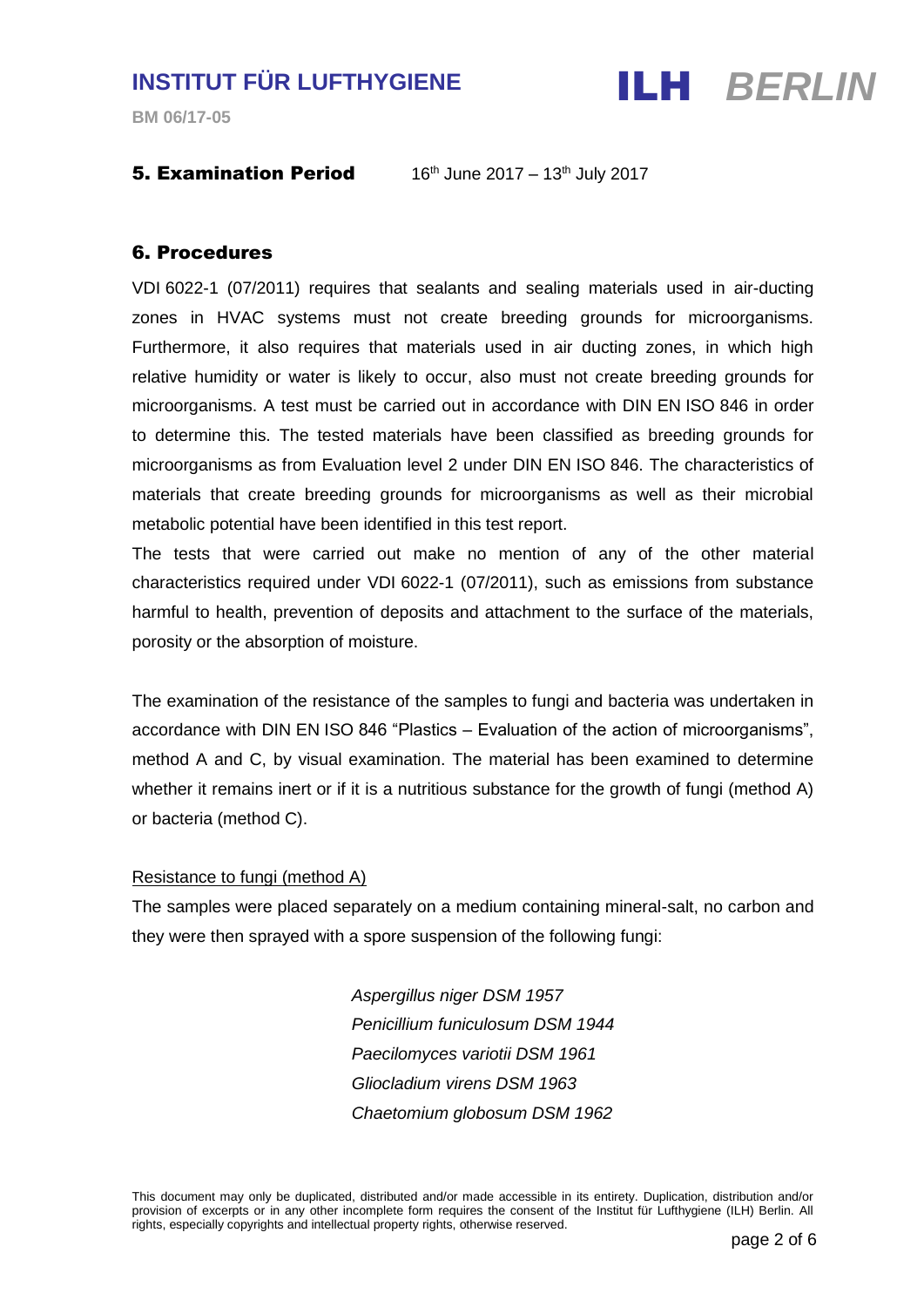

**BM 06/17-05**

10 samples were tested, they were incubated for four weeks at  $24\pm1\degree C$  and at a relative humidity of > 95%. After periods of two and four weeks they were examined for visible fungal growth to the naked eye and to a stereoscopic microscope (at a magnification of x 50).

#### Resistance to bacteria (method C)

To determine the resistance of the samples to bacteria, a liquid mineral-salt agar containing no carbon and cooled to 45°C was mixed with a bacteria cell suspension and placed in sterilised Petri dishes. When the agar had solidified a sample was placed on the culture medium and the bacteria inoculated agar was poured on to the sample to cover it to a depth of 1 mm. For this test *Pseudomonas aeruginosa* was used, 10 samples of the material were tested.

The samples were incubated at  $29\pm1\textdegree C$  and  $> 95\%$  relative humidity for four weeks. After two and four weeks the samples were examined with the naked eye and with a stereoscopic microscope (at a magnification of x 50).

### 7. Assessment

The intensity of microbiological growth has been evaluated in table 1:

| Intensity of growth | Evaluation                                                                                                             |  |
|---------------------|------------------------------------------------------------------------------------------------------------------------|--|
| 0                   | No growth apparent under the microscope.                                                                               |  |
| 1                   | No growth visible to the naked eye, but clearly visible under the<br>microscope.                                       |  |
| 2                   | Growth visible to the naked eye, covering up to 25% of the test<br>surface (fungi) or the surrounding agar (bacteria). |  |
| 3                   | Growth visible to the naked eye, covering up to 50% of the test<br>surface (fungi) or the surrounding agar (bacteria). |  |
| 4                   | Considerable growth, covering more than 50% of the test surface<br>(fungi) or the surrounding agar (bacteria).         |  |
| 5                   | Heavy growth, covering the entire test surface (fungi) or the<br>surrounding agar (bacteria).                          |  |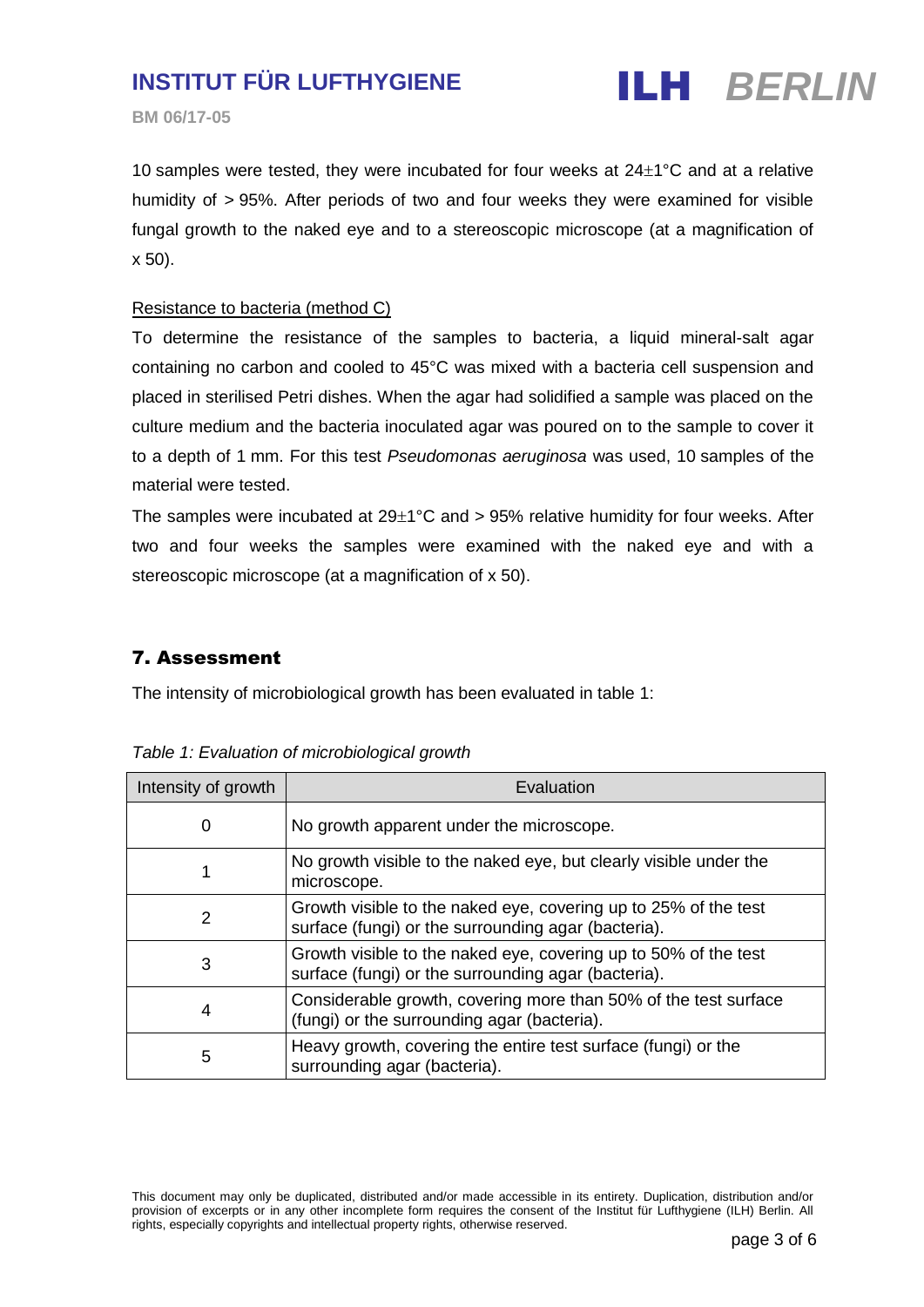**BM 06/17-05**



The results have been interpreted as shown in table 2:

*Table 2: Interpretation of results*

| Intensity of growth | Interpretation                                                                                                                                   |  |
|---------------------|--------------------------------------------------------------------------------------------------------------------------------------------------|--|
| 0                   | The material is not a nutritious medium for microorganisms<br>(it is inert, fungistatic or bacteriostatic)                                       |  |
|                     | The material contains nutritious substances or is contaminated to<br>such a small degree that it permits only slight growth                      |  |
| $2$ to 5            | The material is not resistant to fungal or bacterial attack and contains<br>nutritious substances suitable for the development of microorganisms |  |

## 8. Results of the examinations

The results of the examinations are summarised in table 3:

| Table 3: Results of the examinations |  |  |
|--------------------------------------|--|--|
|--------------------------------------|--|--|

| No.           | Material tested             | Intensity of microbiological growth as<br>shown in table 1 |                 |
|---------------|-----------------------------|------------------------------------------------------------|-----------------|
|               |                             | Fungi                                                      | <b>Bacteria</b> |
|               |                             | 0                                                          |                 |
| $\mathcal{P}$ |                             |                                                            |                 |
| 3             |                             |                                                            |                 |
| 4             |                             |                                                            |                 |
| 5             | WT WrapTec 10/280 hellgrau, |                                                            |                 |
| 6             | color light grey            |                                                            |                 |
|               |                             |                                                            |                 |
| 8             |                             |                                                            |                 |
| 9             |                             |                                                            |                 |
| 10            |                             |                                                            |                 |

On the surface of material **WT WrapTec 10/280 hellgrau, color light grey** fungal growth was not visible under the microscope in 9 out of 10 samples. In 1 out of 10 samples it was visible under the microscope.

In 5 out of 10 samples bacterial growth was not visible under the microscope. In 5 out of 10 samples it was visible under the microscope.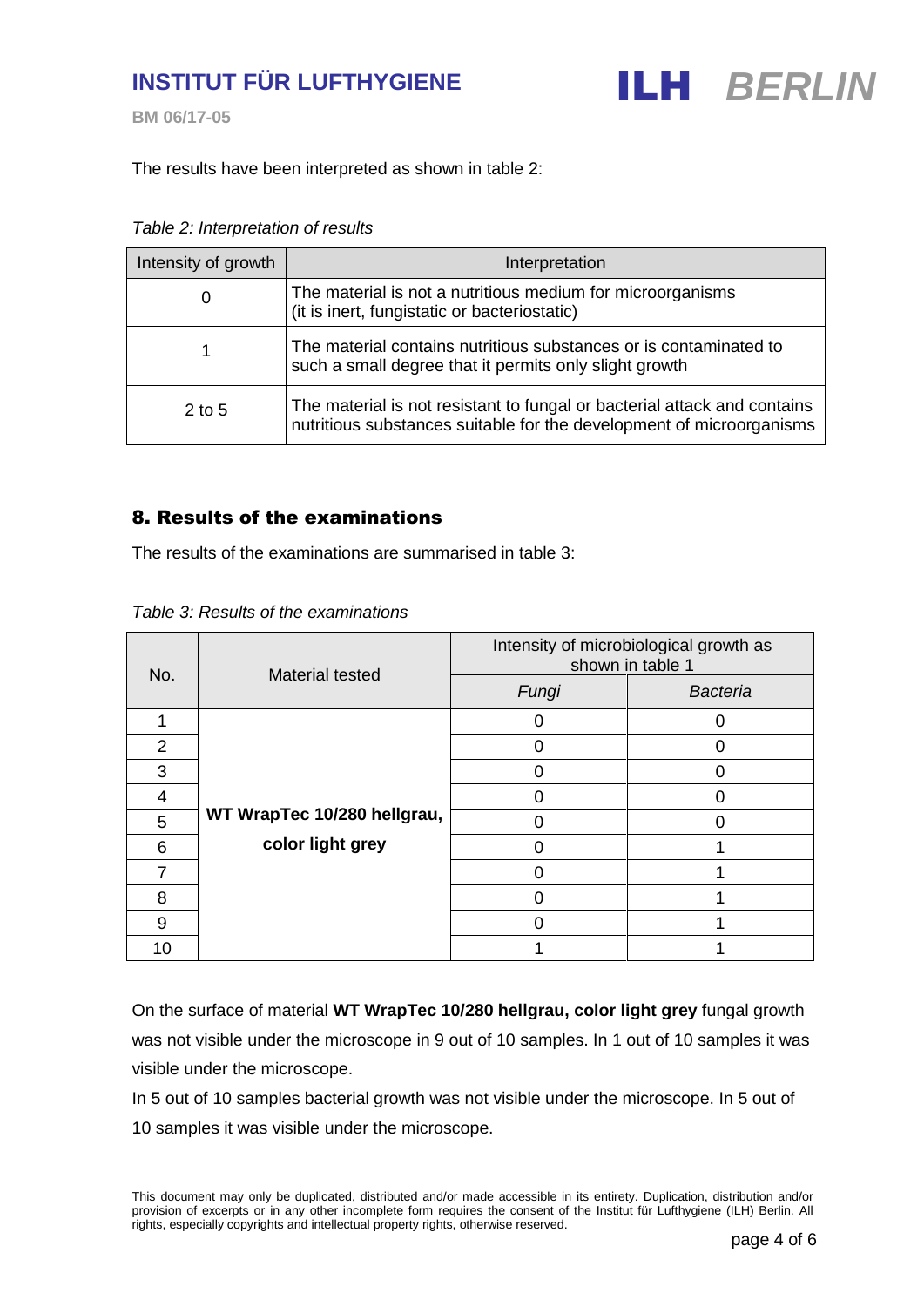**BM 06/17-05**



#### 9. Conclusion

In accordance with the examination carried out, the test material **WT WrapTec 10/280 hellgrau, color light grey fulfils the requirements** from the VDI 6022, Part 1 (07/2011) **regarding microbial metabolic potential** and is **suitable** for use in HVAC-systems relating to this examination of its **microbial metabolic potential**.

Berlin, 24<sup>th</sup> July 2017

Dr. rer. nat. A. Christian **Institut für Lufthygiene**

**ILH BERLIN** - INSTITUT FÜR LUFTHYGIENE Kurfürstenstraße 131 **D-10785 Berlin** Tel. (030) 263 99 99 - 0 Fax (030) 263 99 99 - 99

This document may only be duplicated, distributed and/or made accessible in its entirety. Duplication, distribution and/or provision of excerpts or in any other incomplete form requires the consent of the Institut für Lufthygiene (ILH) Berlin. All rights, especially copyrights and intellectual property rights, otherwise reserved.